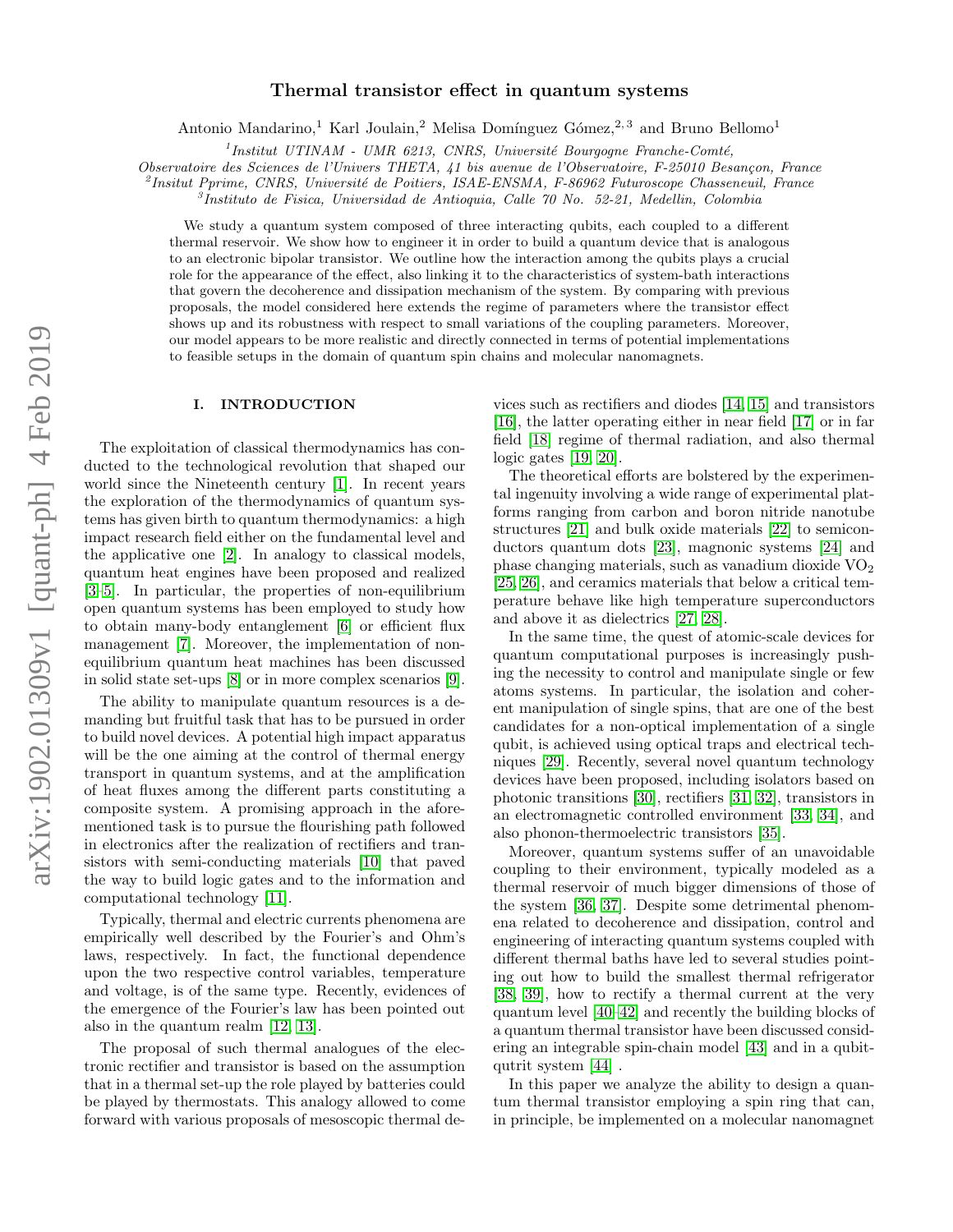[\[45\]](#page-9-42). In comparison to a previous model [\[43\]](#page-9-40), we consider a more complex scenario where the collective quantum behavior of few spins is expected to play a crucial role in the functioning of the device.

The paper is structured as follows. In Section [II,](#page-1-0) we examine the spin-ring model outlining the frameworks where the theoretical model finds a direct implementability. This section is also devoted to the quantum dissipative process that allows the system to exchange heat fluxes. In Section [III,](#page-3-0) we discuss how the proposed systems can be adopted to build a quantum thermal transistor and some limits of their applicability. Having in mind a direct experimental implementation, in Section [IV](#page-6-0) the robustness of the transistor effect against unavoidable fluctuations and perturbations is addressed. Section [V](#page-7-0) concludes the paper with some final remarks and prospects. Some details can be found in the Appendix.

# <span id="page-1-0"></span>II. THE SPIN-RING MODEL

Quantum critical spin chains have longly been considered as one of the best substrates to test and implement the future quantum computing and the novel quantum devices. Their main characteristic is to show wide versatility [\[46\]](#page-9-43). In fact, considering the most general model for quantum magnetism, described by the Heisenberg Hamiltonian, one can explore a great variety of universality class by an appropriate tuning of the interaction strengths. Moreover, recent modern developments allow to realize spin chains of few atoms having net spin  $s = 1/2$ , opening the road to the exploitation of the physics of some well known models, viz., Ising, XY and XXZ ones [\[47](#page-9-44)[–51\]](#page-9-45).

In parallel, molecular nanomagnets [\[45\]](#page-9-42) are also attracting more interest as a feasible platform for quantum technological purposes [\[52\]](#page-9-46). Specifically, molecular nanomagnets, composed by  $N = 3$  main units, have been proved to be useful for quantum thermometry [\[53\]](#page-9-47) and for coherent-manipulation of three-qubit states [\[54\]](#page-9-48).

Spin chains and nanomagnets are theoretically well described by the same effective Hamiltonian upon fixing the configuration geometry. Here, we consider a system of three two-level systems (qubits) of frequency  $\omega_p$  $(p = L, M, R)$ , embedded in a magnetic field, and we introduce the vector of the effective spin operators of any qubit  $\hat{\mathbf{S}}_p = (\sigma_p^x, \sigma_p^y, \sigma_p^z)^T$  and the 3-by-3 matrix  $\boldsymbol{\lambda}$  governing the coupling between spins along different polarization axis, where  $\sigma_p^i$   $(i = x, y, z)$  is the *i*-th Pauli matrix of the  $p$ -th qubit. A realistic description of a triangular spin chain with a qubit in each vertex labeled  $L, M$  and  $R$ , as depicted in Fig. [1,](#page-1-1) is given by the following Hamiltonian (hereafter the reduced Plank constant and the Boltzmann constant are set equal to one,  $\hbar = k_B = 1$ :

$$
H_S = \frac{1}{2} \sum_{p=L,M,R} \omega_p \sigma_p^z + \sum_{p \neq q} \hat{\mathbf{S}}_p^T \mathbf{\lambda} \hat{\mathbf{S}}_q.
$$
 (1)



<span id="page-1-1"></span>FIG. 1: (Color online) Schematic picture of a system composed by three qubits interacting each one with any other according to the model in Eq. [\(2\)](#page-1-2). Each of them is dissipating into a different thermal environment as described in Eq. [\(3\)](#page-2-0).

The first term is the sum of single particle free Hamiltonians of three qubits immersed in a magnetic field pointing along the direction of the z−axis and it is responsible of the non-zero field splitting of each qubit, while the second term is the intra-chain spin-spin exchange coupling. Such an Hamiltonian takes into account symmetric and antisymmetric exchange interactions. A proper tuning of  $\lambda$  can give a situation where only the former type of interactions occurs, like in the standard Heisenberg Hamiltonian, or can introduce a coupling between nonhomologous components of the spin operators, as in the Dzyaloshinskii-Moriya interaction [\[55,](#page-9-49) [56\]](#page-9-50). We omit here the overcomplexity introduced by an antisymmetric exchange, hence we assume that the tensor  $\lambda$  contains only symmetric terms.

This allows us to consider spins interacting among them through an Heisenberg type Hamiltonian. Therefore, specifying their couplings  $\eta_{pq}$  with  $p, q = L, M, R$ and  $p \neq q$ , and the strengths along different polarization axis  $\lambda^{i}$ , the Hamiltonian of the system reads:

<span id="page-1-2"></span>
$$
H_S = \frac{1}{2} \sum_{p=L,M,R} \omega_p \sigma_p^z + \frac{1}{2} \sum_{p \neq q} \eta_{pq} \sum_{i=x,y,z} \lambda^i \sigma_p^i \sigma_q^i, \quad (2)
$$

where we have chosen equal  $\lambda^i$  for the three qubits.

This Hamiltonian describes the simplest non-trivial example of spin ring whose properties can be observed with good approximation in a  ${Cu<sub>3</sub>}$ -Type nanomagnet, a complex having an almost equilateral triangular shape with a  $Cu^{2+}$  ion of spin–1/2 at each vertex [\[57\]](#page-9-51).

### <span id="page-1-3"></span>A. Comparison between two Ising-type rings

Joulain et al. in their seminal paper [\[43\]](#page-9-40) have addressed how a thermal transistor can be realized with a quantum system of three interacting qubits, coupled to a thermal reservoir each, and showed how it is analogous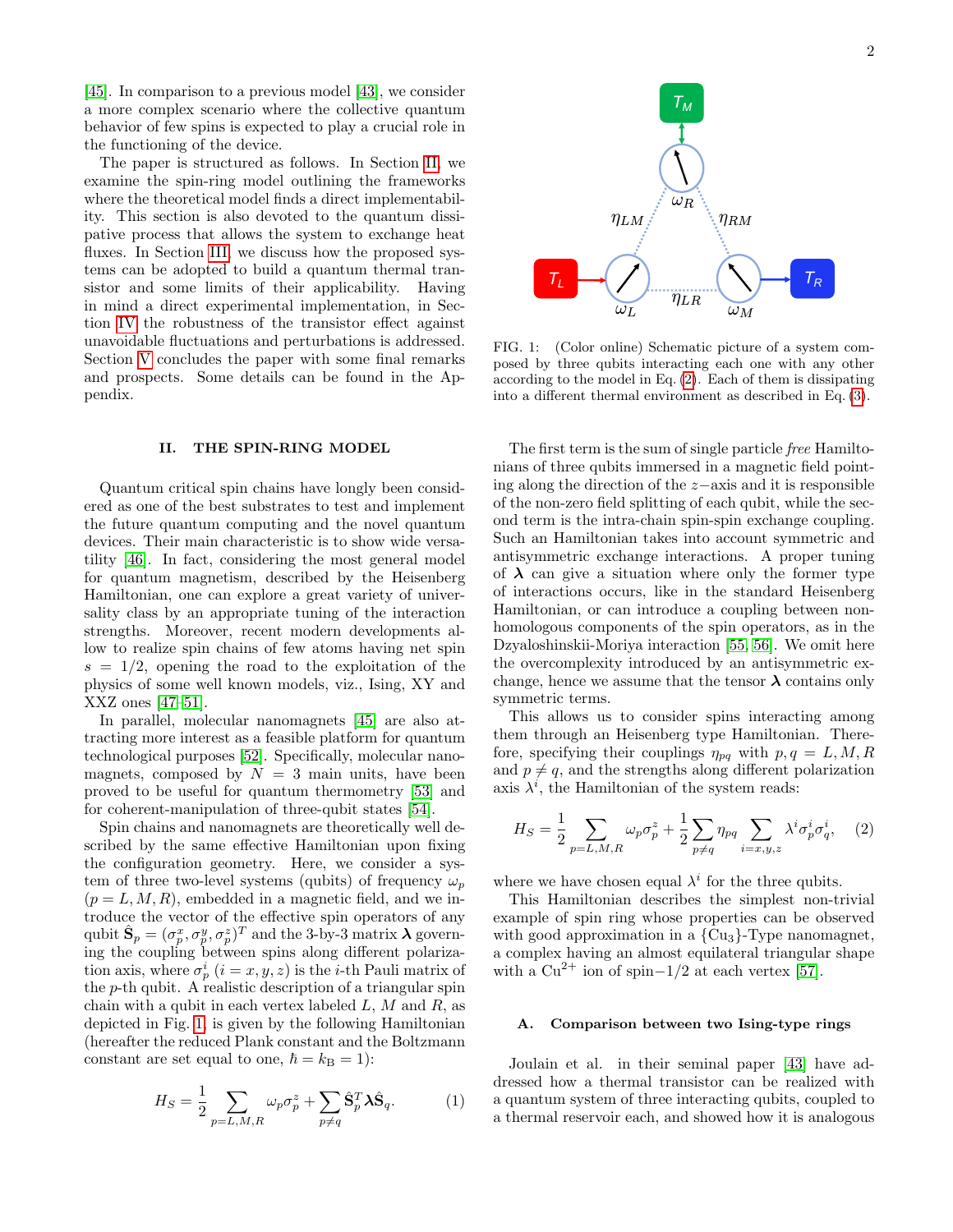to an electronic bipolar one. Their discussion is based on a peculiar choice of a very simple model, that implies a lot of strong assumptions on the underlying physics.

Let us refer to the model adopted in [\[43\]](#page-9-40) as the  $z$ −axis. In fact, there the magnetic field applied on the three qubits is longitudinal to the direction of the spin-spin interactions. Being more specific, the exchange interaction in  $H<sub>S</sub>$  of Eq. [\(2\)](#page-1-2) is non-zero only along the same direction of the magnetic field, i.e. only  $\lambda^z \neq 0$ . Among the other assumptions, this is the one that, in our opinion, requires now a detailed discussion. In fact, this premise, along with some other minor approximations, has the advantage to let the model and the dissipative dynamics be solvable with analytical techniques, since the operators  $\sigma_p^z \sigma_q^z$  commute with the free Hamiltonian. Essentially, the only effect of the zero field splitting terms  $\sigma_p^z \sigma_q^z$  is to modify the eigenenergies of the system, but the collective eigenfunctions remain the same and can be still expressed as a tensor product of single-particle eigenstates. We note that this kind of spin ring, even if considered in a quantum context, is a semi-classical model. In fact, the spin–1/2 operators  $\sigma_p^z$  can be alternatively viewed as a classical magnetic moment pointing only along two opposite directions. The z−axis Ising model, hence, takes correctly into account a quantization of the magnetic moment, but it does not consider quantum fluctuations due to other spatial components of the same spin operator  $\hat{\mathbf{S}}_p$ and any possible critical behavior is disregarded.

It is worth noting that in order to propose a truly quantum model a more complex interaction should be taken into account. The reason why we discuss the class of Hamiltonians defined in Eq. [\(2\)](#page-1-2), where, in general, the sum of the single particle contributions does not commute with the interaction term is twofold: (i) from a purely theoretical point of view, these systems may exhibit strongly correlated and nonlocal eigenstates, opening the door to phenomena with an enhancement due to quantum correlations or criticality [\[46\]](#page-9-43); (ii) from an experimentally inspired perspective, nowadays, the control of nanomagnets, spin chains or even quantum dot molecules, has been well established for quantum critical systems [\[49–](#page-9-52)[51\]](#page-9-45).

For the aforementioned reasons our aim is then to propose a well established quantum setting, richer than the one considered in [\[43\]](#page-9-40), where the thermal transistor effect displays and to study its robustness with respect to the operating temperature and against spurious fluctuations of the exchange interactions.

In particular, we will mainly focus on the case of magnetic systems that belong to the universality class of the quantum critical Ising model in a transverse field and we will refer shorthand to it as the x−axis Ising model. It can be realized considering in Eq. [\(2\)](#page-1-2) that the coupling among the qubits acts only along a direction (that we name  $x$ ) transverse to the applied magnetic field, i.e. only  $\lambda^x \neq 0$ . We remark that once the coupling with the environment is added (see next sub-section), the different directions transverse to the applied magnetic field are not equivalent anymore. We address in Section [IV](#page-6-0) the presence of perturbations on both the  $x$  and  $z$  configurations.

The x−axis Ising model introduced as the exemplary model to study quantum phase transitions in magnetic systems and their critical behaviors has been employed in a wide range of protocols to characterize and fulfill quantum computational tasks [\[46\]](#page-9-43). The main feature of such a model resides in the fact that its collective states are no longer a tensor product of the single particles states, but are non-separable. Its pivotal role for the comprehension of magnetism at the quantum scale has fostered the research of a model magnet where its properties can be experimentally measured with different techniques. Nowadays, the most germane realization has been achieved in the low-energy magnetic excitation of the insulator LiHo $F_4$  [\[49\]](#page-9-52) or with crystals of the ferromagnetic  $CoNb<sub>2</sub>O<sub>6</sub>$  where the spin resides on the  $Co<sup>2+</sup>$  ion [\[50\]](#page-9-53). A detailed presentation of the spectrum of the x−axis Ising model for the purposes of this paper is shown in Appendix [,](#page-8-0) while a complete discussion of the spectrum of z−axis one can be found in [\[43\]](#page-9-40).

### B. Dissipative dynamics

Each qubit composing the spin ring described above suffers of an unavoidable coupling with its surrounding environment, that is modeled as a thermal bosonic reservoir. The temperatures of the three reservoirs are, in general, different, giving rise to an out of thermal equilibrium scenario where the temperatures are meant to be tunable at will. The total Hamiltonian is then  $H = H_S + H_B + H_I$ , where the bath and the system-bath Hamiltonians, respectively, read:

<span id="page-2-0"></span>
$$
H_B = \sum_{p=L,M,R} \sum_k \omega_k a_k^{p \dagger} a_k^p
$$
  
\n
$$
H_I = \sum_{p=L,M,R} \sigma_p^x \otimes \sum_k g_k^p \left( a_k^{p \dagger} + a_k^p \right),
$$
\n(3)

where  $a_k^p$  and  $a_k^{p\dagger}$  are the bosonic operators of bath p and  $g_k^p$  are the coupling strengths. A schematic representation of the global system is sketched in Fig. [1.](#page-1-1) As spin ring Hamiltonian  $H<sub>S</sub>$ , we consider the one of Eq. [\(2\)](#page-1-2).

The dynamics of the 3-qubit system is dissipative and, under the Born-Markov and secular approximations [\[36\]](#page-9-34), the evolution of the density matrix is described by a master equation of the following form:

<span id="page-2-1"></span>
$$
\dot{\rho} = -i[H_S + H_{LS}, \rho] + \sum_{p=1}^{3} \mathcal{L}_p[\rho],
$$
 (4)

where  $H_{LS} = \sum_{p,\,\omega} s_p(\omega) A_p^{\dagger}(\omega) A_p(\omega)$  is the Lamb shift Hamiltonian,  $A_p(\omega) = \sum_{\omega=\epsilon_i-\epsilon_j}^{\infty} |\epsilon_j \rangle \epsilon_j |\sigma_p^x |\epsilon_i \rangle \epsilon_i |, |\epsilon_i \rangle$ with  $i = 1, ..., 8$  are the dressed states of the Hamiltonian  $H<sub>S</sub>$ , as described in the Appendix, and the Lindblad operators are given by [\[36\]](#page-9-34)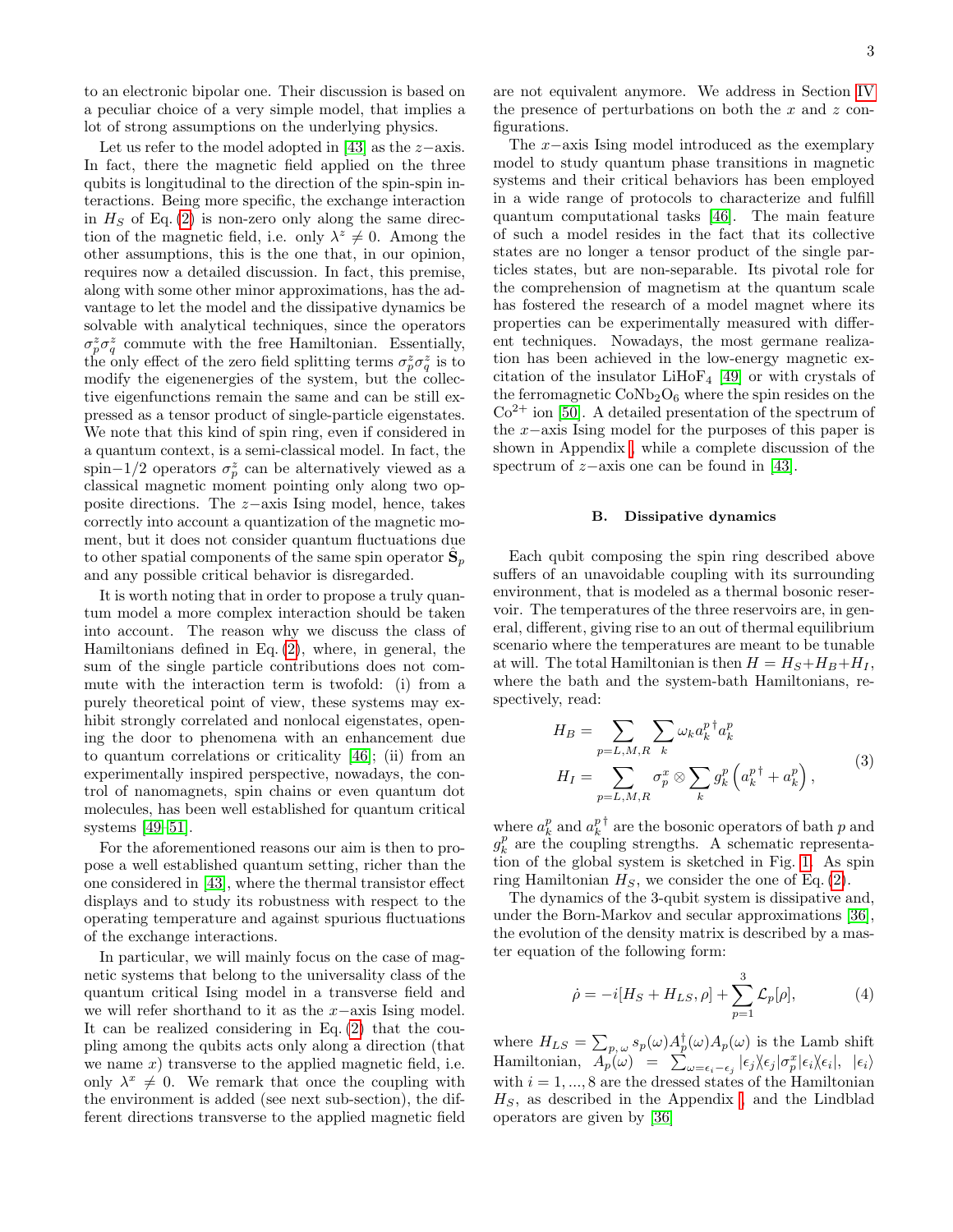$$
\mathcal{L}_p[\rho] = \sum_{\omega} \gamma(\omega) \Big[ A_p(\omega) \rho A_p^{\dagger}(\omega) - \frac{1}{2} \{ \rho, A_p^{\dagger}(\omega) A_p(\omega) \} \Big],\tag{5}
$$

where  $\gamma_p(\omega) = \mathcal{J}_p(\omega)[1 + n_p(\omega)]$  for  $\omega > 0$  and  $\gamma_p(\omega) = \mathcal{J}_p(|\omega|)n_p(|\omega|)$  for  $\omega < 0$ . The average number of excitations and the spectral density of the p-th reservoir are respectively  $n_p(\omega) = [\exp{\frac{\omega}{T_p}} - 1]^{-1}$ and  $\mathcal{J}_p(\omega)$ . In all the numerical computations, we will choose Ohmic reservoirs characterized by a linear spectral density  $\mathcal{J}_p(\omega) = \kappa_p \omega$  (at least in the range of working frequencies), using values of  $\kappa_p$  different for the three baths in order to suitably engineer the effect of the environments on the three qubits. It follows that  $\gamma_p(0) = \lim_{\omega \to 0^+} \mathcal{J}_p(\omega) n_p(\omega) = \kappa_p T_p$ . In the Appendix, a scheme of the transitions induced by the three thermal baths is also reported.

We remark that as we will consider a strong coupling between the three qubits (comparable or higher than the bare frequencies  $\omega_p$ , we need the above microscopic approach to derive the Lindblad operators responsible of the non-unitary evolution of the density matrix, avoiding any extra simplification that can be somehow justified when the spin-spin interaction is much smaller than the bare frequencies of the qubits [\[36,](#page-9-34) [40\]](#page-9-38). In this limit, we cannot consider phenomenological master equations where the operators  $A(\omega)$  are built starting from the eigenstates of the bare system Hamiltonian. For the z−axis Ising model, these coincide with the dressed eigenstates, while for the  $x$ −type this is not the case.

We also note that since  $H_{LS}$  commutes with  $H_S$ , it only leads to a renormalization of the unperturbed energy levels of  $H<sub>S</sub>$  induced by the coupling with the reservoirs and that the steady state is independent on it.

The three temperatures of the environment will be in general chosen to be different, leading to out of thermal equilibrium steady states, which are not expected to be three-qubit thermal states. At the same time, we expect that each qubit will not thermalize (its own reduced state) to the temperature of its own reservoir because of the collective nature of the quantum dynamics.

# <span id="page-3-0"></span>III. QUANTUM THERMAL TRANSISTOR

The particular operating principle of an electronic transistor makes possible to regulate the currents at two of its terminals, that could take also very high values, regulating a much smaller current injected through a third terminal. This peculiarity made the transistor particularly suitable to build logic gates commonly used in nowadays electronic. We propose here a thermal analogue of this device able to amplify some of the heat currents circulating in a system as in Fig. [1.](#page-1-1) The control parameter that will play the role of the gate potential in an electronic transistor is the temperature  $T_M$  of the reservoir coupled to the *middle* qubit of frequency  $\omega_M$ .

# A. Heat currents in a thermal transistor

A straightforward way to take into account the heat flow in and out a quantum system [\[58\]](#page-9-54), is to link the variation of its mean energy  $\langle H_s \rangle$  to the sum of the heat currents  $J_p$  exchanged between the quantum system and each bath (no power comes from other external sources in our model):

$$
\sum_{p} J_{p} = \frac{\partial \langle H_{S} \rangle}{\partial t}.
$$
\n(6)

By substituting Eq. [\(4\)](#page-2-1) in the previous expression, one can compute the current  $J_p$  that each thermostat exchanges with the system as

<span id="page-3-2"></span>
$$
J_p = \text{Tr}\left(\mathcal{L}_p[\rho]H_S\right). \tag{7}
$$

We note that at the steady state  $\rho_{ss}$ , it holds  $\dot{\rho}_{ss} = 0$ , so that the total energy is conserved in time. This implies that  $\sum_{p} J_p = 0$ . A minor remark concerns the fact that the Lamb shift term appearing in Eq. [\(4\)](#page-2-1) does not contribute neither to the final expression of  $J_p$  neither to the steady state, so that the steady currents are independent on it. In the following, we always address steady configurations and we use  $J_p$  to indicate steady currents.

Following the geometry of the configuration of Fig. [1,](#page-1-1) we will refer to *left*, middle and right currents  $(J_L, J_M)$ and  $J_R$ ) to those exchanged, collectively, between the spin ring and, respectively, the left, the middle and the right thermostat. From now on, we assume that the hot reservoir, providing the energy to the system, is the left one, whereas the cold one, that adsorbs the heat flux, is the one placed to the right, and finally the bath in the middle acts as a control. Borrowing the familiar terminology of the bipolar transistor, the right qubit is playing the role of the emitter, while the left one of the collector and the middle one is indeed the analogue of the base.

The thermal transistor effect happens when a small change in the the control temperature  $T_M$  produce a significant variation of the two lateral currents in contrast with a tiny variation of  $J_M$ . To study the occurrence of this effect we define the differential thermal resistances

$$
\chi_s = \left(\frac{\partial J_s}{\partial T_M}\right)_{T_s = \text{const}}^{-1}, \quad s = L, R,\tag{8}
$$

and, as in the spirit of the electronic transistor [\[10\]](#page-9-8), we introduce a dynamical amplification factor  $\alpha_s$ , function of the control temperature  $T_M$ , defined as

<span id="page-3-1"></span>
$$
\alpha_s = \frac{\partial J_s}{\partial J_M} = -\frac{\chi_s}{\chi_L + \chi_R}.\tag{9}
$$

The adimensional parameters in Eq. [\(9\)](#page-3-1) are the figures of merit used to have a quantitative benchmark of the presence of the thermal transistor effect and they satisfy the relation  $\alpha_L + \alpha_R = -1$ . In particular, for regions where  $|\alpha_s| \gg 1$  one can infer that we are in presence of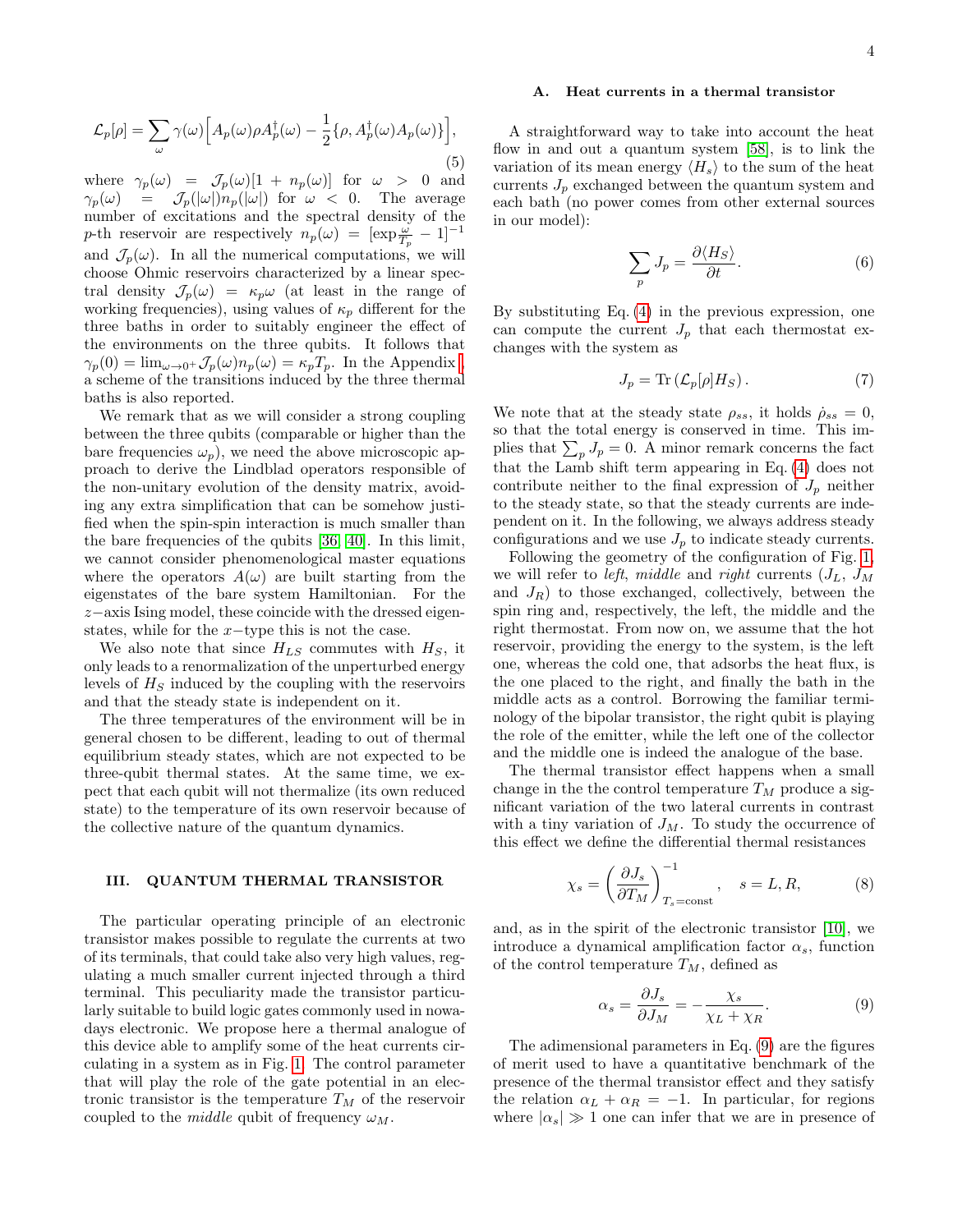

<span id="page-4-0"></span>FIG. 2: (Color online) The three thermal currents defined in Eq. [\(7\)](#page-3-2) (in units of  $\kappa \Delta^2$ ) exchanged by the environments with the system as a function of the control parameter  $T_M$  (in units of  $\Delta$ ), when the system is described by an x–axis Ising model. The solid red line refers to  $J_L$ , the dashed green line to  $J_M$  and the blue dotted one to  $J_R$ . The parameters are  $\omega_L = \Delta, \omega_M = 0.1 \Delta, \omega_R = 0.2 \Delta, \eta_{LM} = \eta_{MR} = \Delta, \eta_{LR} =$ 0,  $\kappa_L = \kappa_M = \kappa, \kappa_R = 100 \kappa, T_L = 10 \Delta$  and  $T_R = 0.01 \Delta$ . In the following figures, currents and temperatures are always meant, respectively, in units of  $\kappa \Delta^2$  and  $\Delta$ .

a strong amplification of the lateral currents in comparison to that controlled by the heat bath in central position. Therefore, it is evident that to amplify the thermal currents one of the two differential thermal resistances should be negative. We underline that this condition was already discussed in the context of non-linear lattices [\[16\]](#page-9-14), three-terminal graphene devices [\[59\]](#page-10-0) and band structured engineered silicene superlattices [\[60\]](#page-10-1).

### <span id="page-4-2"></span>B. Thermal transistor in an x−axis Ising model

As said in Sec. [II A](#page-1-3) the main case we want to discuss is when the three qubits are described by an  $x$ −axis Ising model. In particular, we choose open boundary condition, i.e.  $\eta_{LR} = 0$ .

In Fig. [2](#page-4-0) we show the behavior of each current. In order to deal with adimensional quantities we plot the currents  $J_p$  in units of  $\kappa \Delta^2$ , where  $\kappa = \kappa_L$  is the parameter characterizing the strength of the dissipation of the left qubit and  $\Delta = \omega_L, \omega_L$  being assumed as the reference frequency. The currents are function of the temperature  $T_M$ , given in units of  $\Delta$ . We observe that once expressed also  $\kappa_M$  and  $\kappa_R$  in units of  $\kappa$ , the steady state of Eq. [\(4\)](#page-2-1) is invariant with respect to  $\kappa$ , while the currents are just proportional to it. Its value must just be small enough to guarantee the validity of the approximations used to derive the master equation of Eq. [\(4\)](#page-2-1). In the following, all the values of temperatures are given in units of  $\Delta$ , while for currents they are in units of  $\kappa \Delta^2$ . It is possible to appreciate in Fig. [2](#page-4-0) how the thermal transistor effect manifests itself and how the amplification of  ${\cal J}_L$  and  ${\cal J}_R$ is continuously achieved.

We stress here the crucial role played by the non-



<span id="page-4-1"></span>FIG. 3: (Color online) The amplification factors defined in Eq. [\(9\)](#page-3-1) as a function of the control parameter  $T_M$ . The solid red line refers to  $\alpha_L$  and the blue dotted one to  $\alpha_R$ . In the inset, a zoom of  $J_M$  including its local minimum responsible of the divergence of the amplification factors. The parameters have the same values of Fig. [2.](#page-4-0)

equilibrium steady state. In fact, the presence of three environments at different temperatures plugged to distant sites of a magnetic system is the responsible of the three heat flows circulating into it. In particular, it is not surprising observing that even at  $T_M = 0$  each of the currents has a non zero value.

In order to better describe the emergence of the thermal transistor effect, the amplification factors  $\alpha_s$  are plotted in Fig. [3,](#page-4-1) where it is possible to see how the two lateral currents are amplified. Notably, around  $T_M \simeq 0.600$ , the amplification factor diverges, due to a local minimum of  $J_M \simeq -2.90 \times 10^{-3}$ . To this extent, we can circumscribe the best working region of this quantum thermal transistor to an interval of the control quantity centered around this value. However, a plateau is present where the amplification factors have values still significantly high. In particular, at  $T_M \simeq 4.17$ , where  $J_M = 0$ ,  $\alpha_L \simeq 18.3$ . As a commentary, we notice that for this value of  $T_M$ , the reservoir M does not need to inject or absorb energy to maintain the system in the steady state, or in other words we can say that the central reservoir is in a situation of dynamical thermal equilibrium between the hot and the cold heat baths.

We also remark that it is easy to see that the right qubit is the one showing  $\chi_R < 0$ . We have thus shown how a purely quantum scenario can be used to implement a negative differential resistance device. Other choices of the values of the parameters entering either in  $H<sub>S</sub>$  and in the dissipator of Eq. [\(4\)](#page-2-1) give a behavior of the currents and of the amplifications analogous to the ones in Figs. [2](#page-4-0) and [3.](#page-4-1) This has been observed in the case of asymmetric configurations.

# C. Thermal transistor in a z−axis Ising model

In order to better assess the value of the model here proposed, we compare it with the model previously stud-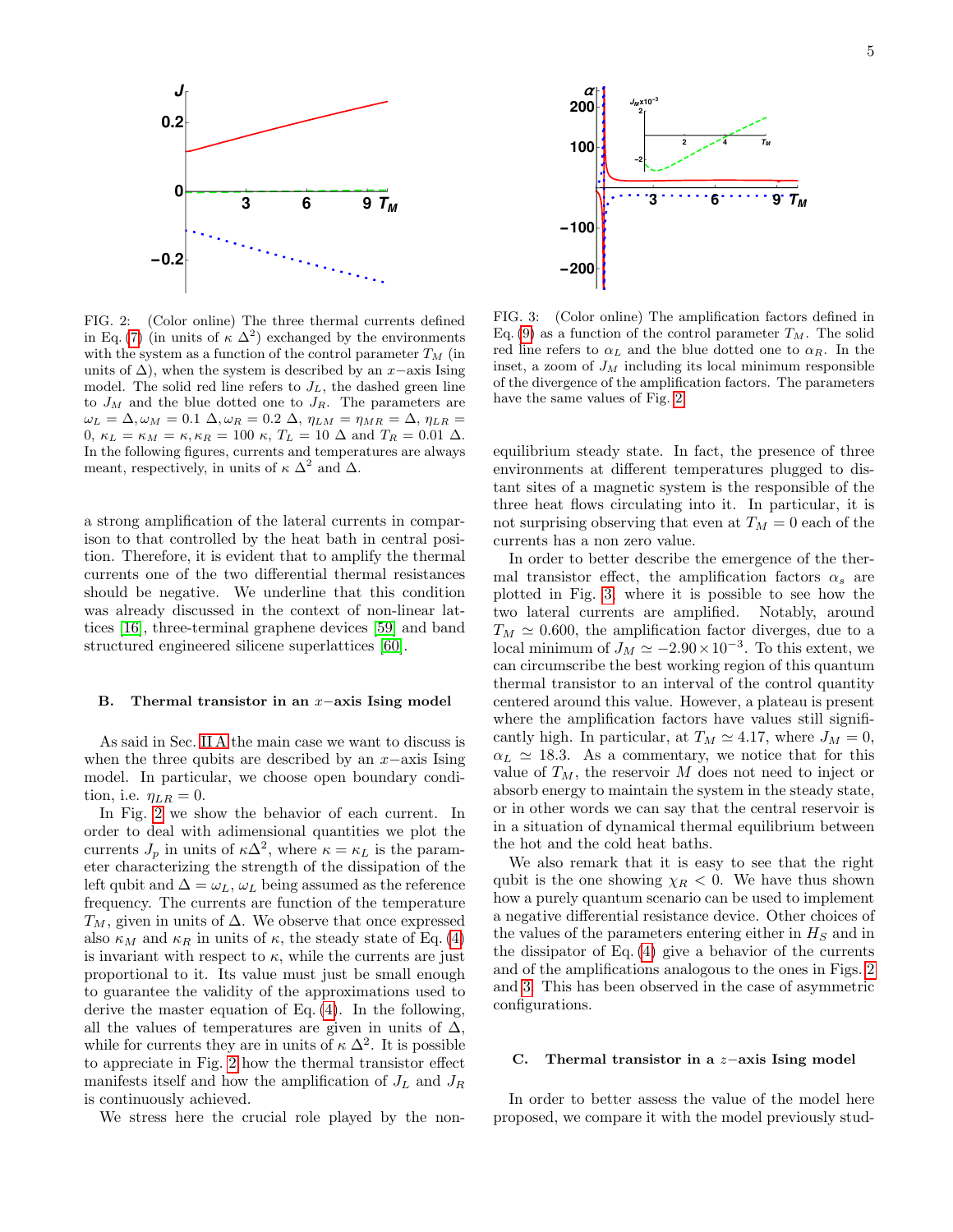

<span id="page-5-0"></span>FIG. 4: (Color online) The three thermal currents defined in Eq. [\(7\)](#page-3-2) exchanged by the environments with the system as a function of the control parameter  $T_M$ , when the system is described by a z−axis Ising model. The solid red line refers to  $J_L$ , the dashed green line to  $J_M$  and the blue dotted one to  $J_R$ . The parameters have the same values of Fig. [2.](#page-4-0) In the inset, a zoom including the working region of this setting.

ied in [\[43\]](#page-9-40). There, the thermal transistor effect had been observed in a range of temperatures much narrower than in our case. We put ourself in the same zone of parameters identified in Fig. [2](#page-4-0) and we look if it is possible to extend the working region to larger zones of temperatures as in the x−axis case.

In Fig. [4,](#page-5-0) we show that in the case of the  $z$ -axis Ising model the thermal transistor effect works only in a narrow interval of the control temperature, namely  $T_M \in [0, 0.2]$ . When moving to higher values of temperature, the effect completely vanishes, no matter how large the thermal gradient between the hot and cold heat baths is. In fact, in our analysis we have also increased the difference  $T_R - T_L$  in comparison to what has been shown in [\[43\]](#page-9-40) and observed that the current amplification is always achieved in the same narrow working region.

Recently, the appearance of current amplification has been discussed in a model based on a qubit-qutrit system. Also in this case, the thermal transistor works in a narrow interval of the control temperature in comparison to the x-type Ising model analyzed in Sec. [III B,](#page-4-2) [\[44\]](#page-9-41).

# D. Local behavior

Here, we discuss the possibility to interpret the results of Fig. [2](#page-4-0) on the basis of considerations involving only the local behavior of the qubits composing the spin ring. Firstly, we can have access to some local features introducing the reduced density matrix of any qubit,  $\rho_p = \text{Tr}_{q,r \neq p}(\rho_{ss}),$  where  $\rho_{ss}$  is the global steady state. We indicate with  $\rho_p^1$  and  $\rho_p^0$ , respectively, the populations of the excited and ground state of the p-th qubit. Each  $\rho_p$  is a mixed state in the local energy basis and such that we can define a local temperature for each qubit



<span id="page-5-2"></span>FIG. 5: (Color online) Local temperatures of the three qubits as defined in Eq. [\(10\)](#page-5-1), as a function of the control parameter  $T_M$ . Plots (a), (b) and (c) refer, respectively, to the local temperature of the left, middle and right qubit. The parameters have the same values of Fig. [2.](#page-4-0)

 $(\rho_p^0 \geq \rho_p^1)$ , with respect to their free Hamiltonianan, as:

<span id="page-5-1"></span>
$$
T_p^{\text{loc}} = \frac{\omega_p}{\ln(\rho_p^0/\rho_p^1)}.
$$
\n(10)

We plot in Fig. [5](#page-5-2) the local temperatures of the qubits as a function of the control temperature  $T_M$ . It is clear that by increasing  $T_M$ , the temperature gradient between the  $L$  and  $M$  qubits decreases, in contrast to what happens between the pair of qubits  $M$  and  $R$ . In addition, the external qubits are never in thermal equilibrium with their respective environments, only the middle one reaches the equilibrium with the control thermostat M at  $T_M \simeq 4.17$ . For this value it holds  $J_M = 0$  and  $J_L = -J_R \simeq 0.179$ . This means that all the heat injected by the hot reservoir into the system is transferred directly to the cold bath without any participation of the control bath.

Once analyzed the behavior of the local temperatures, we examine if we can qualitatively reproduce the behavior of the heat currents with the following local model. The three qubits are in contact with their local thermostats exactly as in our model, but the qubits do not interact between themselves. Instead, each qubit is also strongly coupled to another local thermal environment whose temperature is equal to (for any value of  $T_M$ ) the temperature  $T_p^{\text{loc}}(T_M)$  depicted in Fig. [5.](#page-5-2) The steady state of each qubit can be made close at will to the thermal state of temperature  $T_p^{\text{loc}}(T_M)$  by suitably tuning the coupling between qubits and their own two local reservoirs. In this local model, the reduced state of each qubit is thus equal to the one obtained in our model, while the way each qubit dissipates is strongly different. In the local model the dissipation is governed by local Lindblad operators while in our model by collective ones, computed using the dressed states of  $H<sub>S</sub>$ .

In Fig. [6](#page-6-1) we compare the local currents with the exact ones of Fig. [2.](#page-4-0) We notice that in some cases, local currents well approximate the exact ones, like  $J_L$ , while in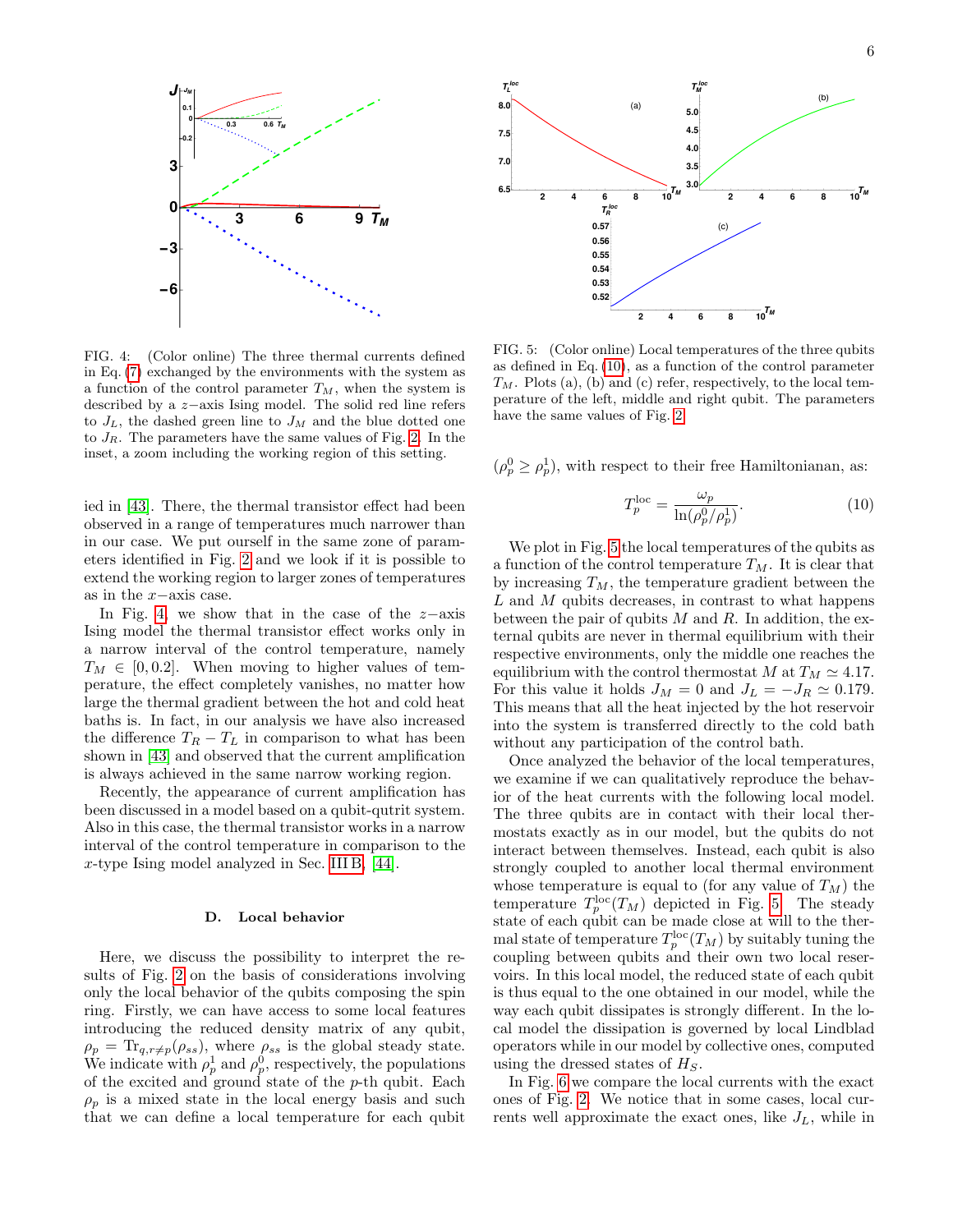

<span id="page-6-1"></span>FIG. 6: (Color online) Comparison between the exact currents computed for the  $x$ -axis Ising model (red lines), the same ones of Fig. [2,](#page-4-0) and the currents obtained with the local model (dotted blue lines).

other they do not, like  $J_R$ . This is a clear indication of the relevant role played by the collective behavior of the spin ring when it exchanges heat with the local thermostats. The local temperatures induced by the collective dynamics are thus, in general, not enough by themselves to catch all the physics of this collective exchange and of the occurrence of the thermal transistor effect. In particular, we stress the absence of a local minimum for  $J_M$ , around which we observed the best performance of the device.

# <span id="page-6-0"></span>IV. ROBUSTNESS AGAINST PERTURBATIONS

The results reported in the previous sections show how to build a quantum thermal transistor operating on a wide range of temperatures and starting from a microscopic derivation, with a potential implementation over some feasible physical settings. However, in any real physical implementation of an Ising Hamiltonian, spurious and undesired couplings pointing along different directions of the desired axis for the interaction could occur. This could entail a lost of the thermal transistor effect. Obviously, in any controlled setup, those interactions can be considered as small fluctuations and treated by means of perturbative corrections to the system Hamiltonian  $H<sub>S</sub>$ . Nevertheless, in order to pursue our microscopical description of the effect and be precise, we use the full model for the three qubits as in Eq. [\(2\)](#page-1-2), introducing time by time more complex interactions and studying to which extent they alter the amplification performances.

In order to substantiate the process illustrated so far, we consider a physical implementation where the real axis of the interaction term of the model can differ from the expected one (indicated with  $k$  in the following) [\[49\]](#page-9-52), and we compute the amplification factors,  $\alpha_s(\lambda^i, \lambda^j)$ , that are



<span id="page-6-3"></span>FIG. 7: (Color online) The ratio  $\zeta$  defined in Eq. [\(12\)](#page-6-2) for the x−type Ising model, as a function of the mean value of the spurious couplings  $\overline{\lambda}^{i,j}$ . The dashed green line refers to  $\zeta^z$ , the blue dotted one to  $\zeta^y$  and the red solid line takes into account perturbations with both  $\lambda^y$  and  $\lambda^z \neq 0$  but with the same mean value, namely  $\zeta^{y,z}$ . In the inset, the ratio  $\zeta$  for the z−type Ising model. Here, the dashed green line refers to  $\zeta^x$ , coinciding with  $\zeta^y$  (red diamonds). The blue dotted one refers to  $\zeta^{x,y}$  and is obtained imposing  $\lambda^y$  and  $\lambda^z \neq 0$  with the same mean value. The parameters of the unperturbed configuration are the same as in Fig. [2.](#page-4-0)

now functions of the couplings,  $\lambda^i$  and  $\lambda^j$ , along the other two possible polarization directions  $i$  and  $j$ , and they may assume a different value from the unperturbed one. Only the coupling between the qubits  $L$  and  $M$  and between the qubits  $R$  and  $M$  are perturbed, while the coupling between the qubits  $L$  and  $R$  is maintained equal to zero as before.

To obtain a statistical detailed analysis we assume that the values of the perturbations are normally distributed and we evaluate the averaged amplification factors

$$
\overline{\alpha}_s^{i,j} = \int d\lambda^i d\lambda^j \alpha_s(\lambda^i, \lambda^j) \mathcal{N}(\overline{\lambda}^{i,j}, \Sigma^{i,j}), \qquad (11)
$$

where  $s = L, R$ , and  $\mathcal{N}(\overline{\lambda}^{i,j}, \Sigma^{i,j})$  is the bivariate Gaussian distribution of the perturbations. It is centered around their mean values  $\overline{\lambda}^{i,j} = (\overline{\lambda}^i, \overline{\lambda}^j)$ , with covariance matrix given by  $\Sigma^{i,j} = \text{diag}(\Sigma^i, \Sigma^j)$ . In particular, we choose that the spurious interactions can deviate of around 10% from their mean value, i.e.  $\Sigma^i = 0.1 \overline{\lambda}^i$ .

As a tool to investigate the effect of small perturbations, we define the ratio

<span id="page-6-2"></span>
$$
\zeta^{i,j} = \frac{\overline{\alpha}_L^{i,j}}{\alpha_L^{\text{ump}}},\tag{12}
$$

where  $\alpha_L^{\rm unp}$  represents the value of the left amplification factor obtained in the absence of perturbation. If only one additional coupling of the type  $\sigma_p^i \sigma_q^i$  perturbs the main interaction term  $\sigma_p^k \sigma_q^k$ , the above ratio is indicated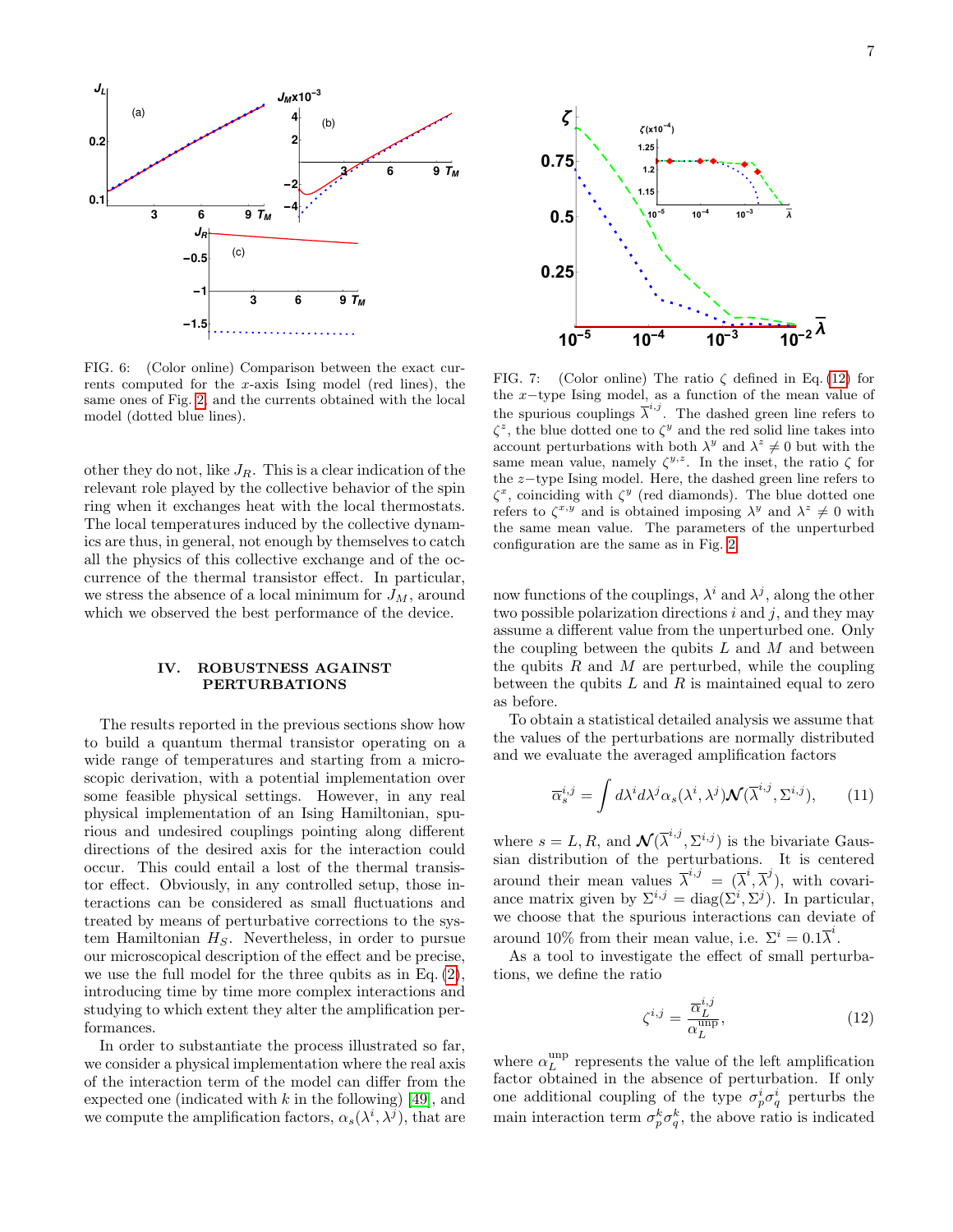with  $\zeta^i$ . For the sake of clarity, we point out that another quantity analogue to  $\zeta^{i,j}$  can be in principle defined using the amplification factor of the right current  $\alpha_R$ . Nevertheless, its value depends on  $\alpha_L$  in a simple way, such that for any  $T_M$  this choice would lead to analogues dampings of  $\zeta^{i,j}$  as function of the strength of the perturbation,  $\overline{\lambda}^{i,j}$ .

In Fig. [7](#page-6-3) we show the quantity  $\zeta$  as a function of the average strength of 3 types of typical perturbations that can occur in both settings discussed in Section [III](#page-3-0). Since  $\alpha_L^{\text{unp}}$  can diverge for a certain value of the control temperature  $T_M$ , we fix it equal to  $T_M = 0.650$ , close enough the one where the divergence appears in order to have  $\alpha_L^{\text{unp}} \gg 1$  but where it is still finite, being  $\alpha_L^{\text{unp}} \simeq 1.42 \times 10^3$ . We stress here that the value of  $T_M$ in the presence of perturbations is kept the same of the unperturbed case. The quantity  $\zeta$  is close to unity when the system still operates as a quantum transistor close to its unperturbed value  $\alpha_L^{\text{unp}}$  but it vanishes as soon as the perpendicular couplings become more intense.

As it is apparent from the plot, the  $x$ −axis and  $z$ −axis Ising models show a completely opposite behavior in the presence of perturbations. Indeed, despite the fact that both the models have been perturbed around a quite optimal configuration, the  $x$ −axis model still shows the thermal transistor effect for extra couplings small enough. In contrast, the possibility to achieve a current amplification with the z−axis Ising model is completely lost in the presence of infinitesimal couplings among the spin in any direction perpendicular to the wanted interaction axis. Our numerical evidences only allow us to see that  $\zeta$ is extremely low for values of the extra couplings larger than ten millionths of the one along the z−axis, but we cannot surmise how the unperturbed value is restored for smaller values of the spurious coupling  $\overline{\lambda}^{i,j}$ .

We also provide a qualitative mathematical explanation of this phenomenon which resides on the structure of the couplings between the qubits. In fact, as pointed out when discussing the two possible configurations, a coupling commuting with the bare Hamiltonian affects only the eigenfrequencies of the systems and it leaves unchanged the eigenstates entering in the definition of the operators  $A(\omega)$ , that are essential to derive the dissipative dynamics of Eq. [\(4\)](#page-2-1). Adding a perpendicular coupling, not commuting with the bare part of  $H<sub>S</sub>$  completely alters their structure and it imposes to consider the dressed-state basis to write the  $A(\omega)$ , that typically differs from the bare-state basis one.

### <span id="page-7-0"></span>V. CONCLUSIONS

In this paper, we have addressed the design and the possible physical implementation of a quantum thermal transistor. This novel device acts on thermal currents as a bipolar electronic transistor does with electric currents, providing an amplification of the collector's and emitter's currents by a proper tuning of the gate potential,

while the corresponding gate current is order of magnitude lower than the other two and practically constant.

Our model proposes a system of three qubits strongly interacting among them and each of them in contact with a different thermal reservoir. This setting imposes nonequilibrium dissipative dynamics that entail the presence of non-vanishing steady state currents flowing into the system via bath induced transitions. We have focused our attentions on a particular system that can lead to a feasible realization on several experimental platforms, such as molecular nanomagnets and few-body spin chains, and we have referred to this model as the spin-ring model.

In particular, we have devoted our efforts to describe how a quantum thermal transistor works in a scenario where a more complex spin-spin coupling is present, in comparison to a previous model recently presented in [\[43\]](#page-9-40). Throughout the paper, we have referred to these two models as the  $x$ -type Ising model and the  $z$ -type Ising model. The former is characterized by an interaction Hamiltonian not commuting with the bare one, or in other words the magnetic field acting on the three spins is perpendicular to the direction along which the spins interact; the latter, instead, is a model where magnetic fields and interaction are longitudinal, so that the two contributions of the system Hamiltonian commute.

Choosing as control parameter the temperature of the heat bath directly coupled to the middle qubit, we have shown that the x-type spin ring operates as a thermal transistor over a wider range of temperatures in comparison to the z-type one. The significant amplification of the lateral currents has been justified in the context of devices characterized by negative differential thermal resistance [\[16,](#page-9-14) [59,](#page-10-0) [60\]](#page-10-1) and by means of the collective dynamics. In fact, considering a naive local model for the system, that partially takes into account collective phenomena, cannot explain the whole behavior exhibited by our model. Finally, we have discussed the robustness of both the possible implementations against spurious and uncontrollable couplings stemming from the magnetic interaction between the different pairs of the effective spins of the magnetic ring. The results of exact numerical computations suggest that, for reasonably small perturbations, the x-type molecule can be steered acting on the control temperature to behave still as a thermal transistor around its unperturbed configuration. In contrast, our computations show that the z-type molecule is really fragile in presence of those kinds of perturbations.

As final remarks, we would like to point out that even if we have performed a microscopic derivation of master equation describing the dynamics of the system, overriding any phenomenological simplification, a deeper comprehension of the very quantum effects conducting to such current amplification is still lacking. It could be matter of future investigation the role of system criticality and of the dissipation mechanism and how they contribute and compete in order to state a general scheme to build a quantum thermal transistor.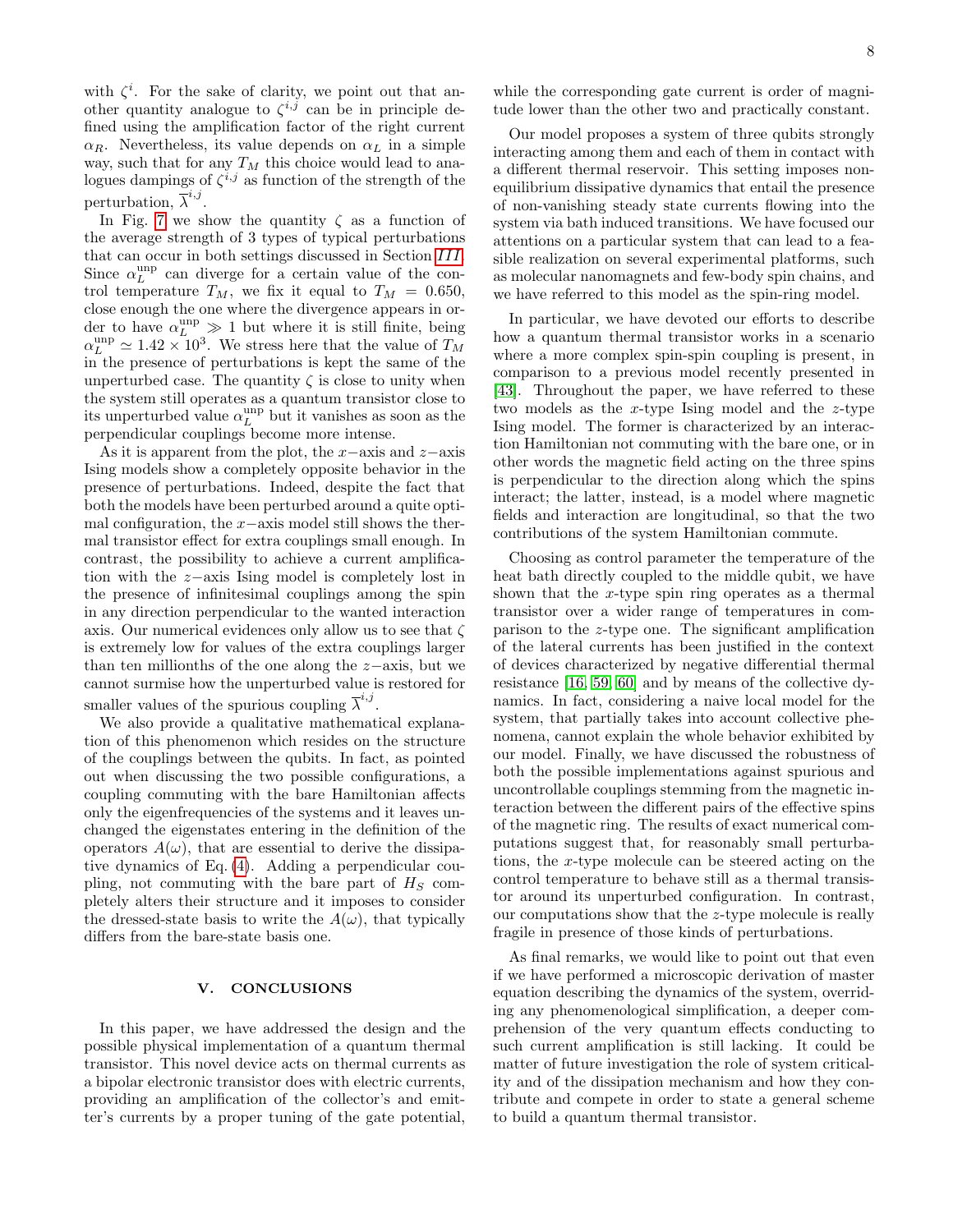### Acknowledgments

A.M. acknowledges the "Région Bourgogne-Franche-Comté" for financial support throughout the mobility grant N. 2017Y-06400. B.B. acknowledges the support by the French "Investissements d'Avenir" program, project ISITE-BFC (contract ANR-15-IDEX-03). A.M. thanks Heinz-Peter Breuer for useful comments and Elena Servida for discussions about semiconductor electronics. B.B. thanks Benedetto Militello and David Viennot for helpful comments.

# <span id="page-8-0"></span>Appendix: Spectrum of the system Hamiltonian in the x-type Ising model.

In this appendix we give a sketch of the diagonalization of the system Hamiltonian introduced in Eq. [\(2\)](#page-1-2) and used to obtain the thermal transistor effect discussed throughout the paper. In particular, we focus on the case of the x-type Ising model with the left and right qubits not interacting, i.e.  $\eta_{LR} = 0$ . The matrix of a system composed by three qubits with different splitting in a magnetic field with a transverse Ising interaction reads:

<span id="page-8-1"></span>
$$
\frac{1}{2} \begin{pmatrix} \Omega_{LM} + \omega_R & 0 & 0 & \Lambda_{MR}^x & 0 & 0 & \Lambda_{LM}^x & 0 \\ 0 & \Omega_{LM} - \omega_R & \Lambda_{MR}^x & 0 & 0 & 0 & \Lambda_{LM}^x & 0 \\ 0 & \Lambda_{MR}^x & \Omega_{LR} - \omega_M & 0 & \Lambda_{LM}^x & 0 & 0 & \Lambda_{LM}^x \\ \Lambda_{MR}^x & 0 & 0 & \omega_L - \Omega_{MR} & 0 & \Lambda_{LM}^x & 0 & 0 \\ 0 & 0 & \Lambda_{LM}^x & 0 & -\omega_L + \Omega_{MR} & 0 & 0 & \Lambda_{MR}^x & 0 \\ \Lambda_{LM}^x & 0 & 0 & \Lambda_{LM}^x & 0 & \omega_M - \Omega_{LR} & \Lambda_{MR}^x & 0 \\ \Lambda_{LM}^x & 0 & 0 & 0 & \Lambda_{MR}^x & -\Omega_{LM} + \omega_R & 0 \\ 0 & \Lambda_{LM}^x & 0 & 0 & \Lambda_{MR}^x & 0 & -\Omega_{LM} - \omega_R \end{pmatrix}, (A.1)
$$

where we have assumed  $\eta_{qp} = \eta_{pq}$  and for shorthand we have introduced  $\Omega_{pq} = \omega_p + \omega_q$  and  $\Lambda_{pq}^x = \eta_{pq} \lambda^x$  with  $p, q = L, M, R$ .

The secular equation of Eq.  $(A.1)$  $(A.1)$  $(A.1)$  can be reduced to a quartic equation, leading to four pairs of energy eigenvalues equal in modulus. We can, therefore, decompose  $H_S$  in the base where it is diagonal,  $H_s = \sum_{i=1}^{8} \epsilon_i |\epsilon_i \rangle \epsilon_i |$ , where we have ordered the energy eigenvalues using the following notation  $\epsilon_8 \leq \epsilon_7 \leq ... \leq \epsilon_1$  and  $\epsilon_{9-i} = -\epsilon_i$ ,  $\forall i$ .

Introducing the computational basis, defined as the tensor product  $|l_Ll_Ml_R\rangle$ , of all the dispositions of the eigenvectors of the three  $\sigma_p^z$ , i.e.  $\sigma_p^z |l_p\rangle = (-1)^{(l_p+1)} |l_p\rangle$ , with  $l_p = 0, 1$  and  $p = L, M, \hat{R}$ , the eigenvectors of  $H<sub>S</sub>$ , found for the main case discussed in the paper (Sec. [III B\)](#page-4-2), are:

$$
|\epsilon_1\rangle = -a_1|111\rangle - a_2|100\rangle - a_3|010\rangle - a_4|001\rangle
$$
  
\n
$$
|\epsilon_8\rangle = +a_1|000\rangle - a_2|011\rangle + a_3|101\rangle - a_4|110\rangle
$$
  
\n
$$
|\epsilon_2\rangle = +b_1|000\rangle + b_2|011\rangle + b_3|101\rangle + b_4|110\rangle
$$
  
\n
$$
|\epsilon_7\rangle = +b_1|111\rangle - b_2|100\rangle + b_3|010\rangle - b_4|001\rangle
$$
  
\n
$$
|\epsilon_3\rangle = +c_1|000\rangle - c_2|011\rangle - c_3|101\rangle + c_4|110\rangle
$$
  
\n
$$
|\epsilon_6\rangle = -c_1|111\rangle - c_2|100\rangle + c_3|010\rangle + c_4|001\rangle
$$
  
\n
$$
|\epsilon_4\rangle = +d_1|111\rangle - d_2|100\rangle - d_3|010\rangle + d_4|001\rangle
$$
  
\n
$$
|\epsilon_5\rangle = -d_1|000\rangle - d_2|011\rangle + d_3|101\rangle + d_4|110\rangle
$$

where the 16 real coefficients  $a_i, b_i, c_i, d_i$  with  $i = 1, 2, 3, 4$ in the above expressions are functions of the parameters entering in the Hamiltonian. In all the numerical trials, we have found the same above structure for the eigenvectors, all the coefficients being real.

It is worth noting that the above states have well-

defined parity and that the states with opposite energy have different parity. In fact, it is easy to check it by measuring the parity operator  $P = \sigma_L^z \otimes \sigma_M^z \otimes \sigma_R^z$  on any term appearing in  $|\epsilon_i\rangle$ .

Finally, we report in Table [I](#page-8-2) the transitions mediated by any thermal reservoir. It is worth noting that we write here only the transitions that can be interpreted as the emission of a photon in the usual context of quantum optics, since they involve states with a positive energy difference between the initial and the final value.

<span id="page-8-2"></span>TABLE I: The possible transitions of positive frequency mediated by any of the three thermal baths by means of the interaction operator  $\sigma_p^x$  for the case of Sec. [III B.](#page-4-2) The first column gives the initial states, starting from the one with highest energy, whilst the other columns specify the qubit operator coupled to the corresponding thermal reservoir as prescribed by Eq. [\(3\)](#page-2-0), and the final states connected to the initial ones.

| $\sigma_L^x$                                                                       | $\sigma_M^x$                                                                      | $\sigma_R^x$                                                 |
|------------------------------------------------------------------------------------|-----------------------------------------------------------------------------------|--------------------------------------------------------------|
| $ \epsilon_2\rangle,  \epsilon_3\rangle,  \epsilon_5\rangle$<br>$\ket{\epsilon_1}$ | $ \epsilon_2\rangle,  \epsilon_3\rangle,  \epsilon_5\rangle,  \epsilon_8\rangle $ | $ \epsilon_2\rangle,  \epsilon_3\rangle,  \epsilon_5\rangle$ |
| $ \epsilon_4\rangle,  \epsilon_6\rangle$                                           | $ \epsilon_4\rangle,  \epsilon_6\rangle,  \epsilon_7\rangle$                      | $ \epsilon_4\rangle,  \epsilon_6\rangle$                     |
| $ \epsilon_4\rangle,  \epsilon_7\rangle$                                           | $ \epsilon_4\rangle,  \epsilon_6\rangle,  \epsilon_7\rangle$                      | $ \epsilon_4\rangle,  \epsilon_7\rangle$                     |
| $\ket{\epsilon_8}$                                                                 | $ \epsilon_5\rangle,  \epsilon_8\rangle$                                          | $\ket{\epsilon_8}$                                           |
| $ \epsilon_6\rangle, \,  \epsilon_7\rangle$                                        | $ \epsilon_6\rangle,  \epsilon_7\rangle$                                          | $ \epsilon_6\rangle, \epsilon_7\rangle$                      |
| $\ket{\epsilon_8}$                                                                 | $\ket{\epsilon_8}$                                                                | $\ket{\epsilon_8}$                                           |
| $\ket{\epsilon_7}$<br>$\ket{\epsilon_8}$                                           | $\ket{\epsilon_8}$                                                                | $\ket{\epsilon_8}$                                           |
|                                                                                    |                                                                                   |                                                              |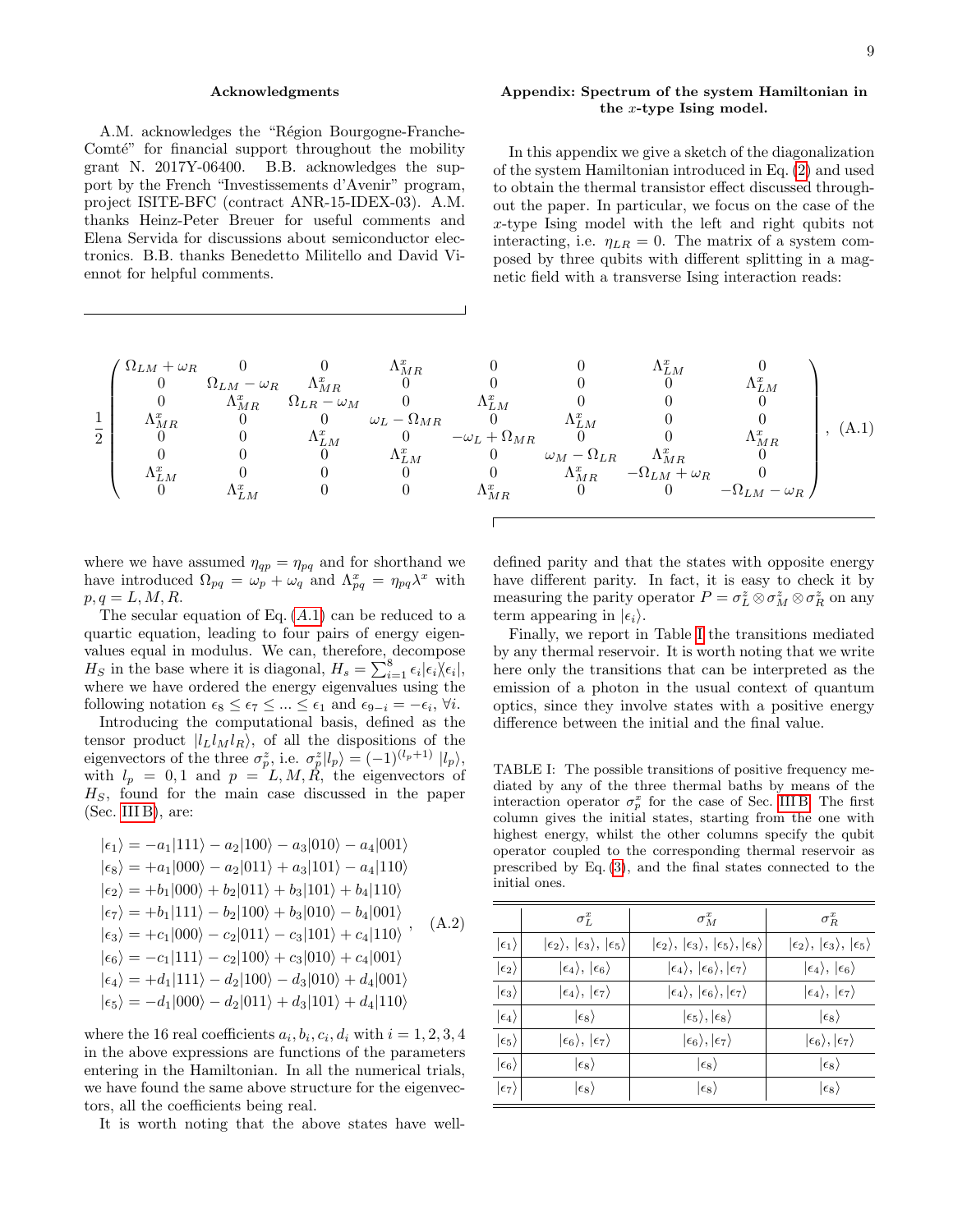- <span id="page-9-0"></span>[1] S. Carnot, Reflexions sur la Puissance Motrice du Feu, (Bachelier Libraire, Paris, 1824).
- <span id="page-9-1"></span>[2] G. Gemma, M. Michel, and G. Mahler, Quantum Thermodynamics (Springer, Heidelberg, 2004).
- <span id="page-9-2"></span>[3] H. T. Quan, Yu-xi Liu, C. P. Sun, and F. Nori, Phys. Rev. E 76, 031105 (2007).
- [4] R. Uzdin, A. Levy, and R. Kosloff, Phys. Rev. X 5, 031044 (2015).
- <span id="page-9-3"></span>[5] J. Roßnagel, S. T. Dawkins, K. N. Tolazzi, O. Abah, E. Lutz, F. Schmidt-Kaler, and K. Singer, Science 352, 325 (2016).
- <span id="page-9-4"></span>[6] B. Bellomo and M. Antezza, Phys. Rev. A 91, 042124 (2015).
- <span id="page-9-5"></span>[7] B. Leggio, B. Bellomo, and M. Antezza, Phys. Rev. A 91, 012117 (2015).
- <span id="page-9-6"></span>[8] M. Campisi, J. Pekola, and R. Fazio, New J. Phys. 17, 035012 (2015).
- <span id="page-9-7"></span>[9] R. Alicki and D. Gelbwaser-Klimovsky, New J. Phys. 17, 115012 (2015).
- <span id="page-9-8"></span>[10] J. Bardeen, and W. H. Brattain, Phys. Rev. 74, 230 (1948).
- <span id="page-9-9"></span>[11] J. Millman, Microelectronics (McGraw-Hill, New York, 1983).
- <span id="page-9-10"></span>[12] M. Michel, G. Mahler, and J. Gemmer, Phys. Rev. Lett. 95, 180602 (2005).
- <span id="page-9-11"></span>[13] D. Manzano, M. Tiersch, A. Asadian, and H. J. Briegel, Phys. Rev. E 86, 061118 (2012).
- <span id="page-9-12"></span>[14] M. Terraneo, M. Peyrard, and G. Casati Phys. Rev. Lett. 88, 094302 (2002).
- <span id="page-9-13"></span>[15] B. Li, L. Wang, and G. Casati, Phys. Rev. Lett. 93, 184301 (2004).
- <span id="page-9-14"></span>[16] B. Li, L. Wang, and G. Casati, Appl. Phys. Lett. 88, 143501 (2006).
- <span id="page-9-15"></span>[17] P. Ben-Abdallah and S.-A. Biehs Phys. Rev. Lett. 112, 044301 (2014).
- <span id="page-9-16"></span>[18] K. Joulain, Y. Ezzahri, J. Drevillon, and P. Ben-Abdallah, Appl. Phys. Lett. 106, 133505 (2015).
- <span id="page-9-17"></span>[19] L. Wang and B. Li, Phys. Rev. Lett. 99, 177208 (2007).
- <span id="page-9-18"></span>[20] N. Li, J. Ren, L. Wang G. Zhang, P. Hänggi, and B. Li, Rev. Mod. Phys. 84, 1045 (2012).
- <span id="page-9-19"></span>[21] C. W. Chang, D. Okawa, A. Majumdar, and A. Zettl, Science **314**, 1121 (2006).
- <span id="page-9-20"></span>[22] W. Kobayashi, Y. Teraoka, and I. Terasaki, Appl. Phys. Lett. 95, 171905 (2009).
- <span id="page-9-21"></span>[23] R. Scheibner, M. Knig, D. Reuter, A. D. Wieck, C. Gould, H. Buhmann, and L. W. Molenkamp, New J. Phys. 10, 083016 (2008).
- <span id="page-9-22"></span>[24] S. Borlenghi, S. Lepri, L. Bergqvist, and A. Delin, Phys. Rev. B 89, 054428 (2014).
- <span id="page-9-23"></span>[25] P. J. van Zwol, K. Joulain, P. Ben-Abdallah, and J. Chevrier, Phys. Rev. B 84, 161413(R) (2011).
- <span id="page-9-24"></span>[26] P. J. van Zwol, L. Ranno, and J. Chevrier, Phys. Rev. Lett. 108, 234301 (2012).
- <span id="page-9-25"></span>[27] E. Nefzaoui, K. Joulain, J. Drevillon, and Y. Ezzahri, Appl. Phys. Lett. 104, 103905 (2014).
- <span id="page-9-26"></span>[28] J. Ordonez-Miranda, K. Joulain, D. De Sousa Meneses, Y. Ezzahri, and J. Drevillon, J. Appl. Phys. 122, 093105 (2017).
- <span id="page-9-27"></span>[29] R. Hanson and D. D. Awschalom, Nature (London) 453, 1043 (2008).
- <span id="page-9-28"></span>[30] Z. Yu and S. Fan, Nat. Photonics 3, 91 (2009).
- <span id="page-9-29"></span>[31] E. Mascarenhas, D. Gerace, D. Valente, S. Montangero, A. Auffèves, and M. F. Santos, Eur. Phys. Lett. 106, 54003 (2014).
- <span id="page-9-30"></span>[32] E. Mascarenhas, M. F. Santos, A. Auffèves, and D. Gerace Phys. Rev. A 93, 043821 (2016).
- <span id="page-9-31"></span>[33] J. Hwang, M. Pototschnig, R. Lettow, G. Zumofen, A. Renn, S. Gtzinger, and V. Sandoghdar, Nature (London) 460, 76 (2009).
- <span id="page-9-32"></span>[34] O. V. Astafiev, A. A. Abdumalikov, Jr., A. M. Zagoskin, Yu. A. Pashkin, Y. Nakamura, and J. S. Tsai, Phys. Rev. Lett. 104, 183603 (2010).
- <span id="page-9-33"></span>[35] J.-H. Jiang, M. Kulkarni, D. Segal, and Y. Imry, Phys. Rev. B 92, 045309 (2015).
- <span id="page-9-34"></span>[36] H.-P. Breuer and F. Petruccione, The Theory of Open Quantum Systems (Oxford University Press, Oxford, 2002).
- <span id="page-9-35"></span>[37] G. Schaller, Open Quantum Systems Far from Equilibrium (Springer, Heidelberg, 2014).
- <span id="page-9-36"></span>[38] N. Linden, S. Popescu, and P. Skrzypczyk, Phys. Rev. Lett. 105, 130401 (2010).
- <span id="page-9-37"></span>[39] Z.-X. Man, and Y.-J. Xia, Phys. Rev. E 96 012122 (2017).
- <span id="page-9-38"></span>[40] T. Werlang, M. A. Marchiori, M. F. Cornelio, and D. Valente, Phys. Rev. E 89, 062109 (2014).
- [41] T. Chen and X.-B. Wang, Physica E (Amsterdam) 72, 58 (2015).
- <span id="page-9-39"></span>[42] J. Ordonez-Miranda, Y. Ezzahri, and K. Joulain, Phys. Rev. E 95, 022128 (2017).
- <span id="page-9-40"></span>[43] K. Joulain, J. Drevillon, Y. Ezzahri, and J. Ordonez-Miranda, Phys. Rev. Lett. 116, 200601 (2016).
- <span id="page-9-41"></span>[44] B.-Q. Guo, T. Liu, and C.-S. Yu, Phys. Rev. E 98, 022118 (2018).
- <span id="page-9-42"></span>[45] J. Bartolomè, F. Luis, and J. F. Fernández, editors, Molecular Magnets: Physics and Applications, NanoScience and Technology (Springer, 2014).
- <span id="page-9-43"></span>[46] L. Amico, R. Fazio, A. Osterloh, and V. Vedral, Rev. Mod. Phys. 80, 517 (2008).
- <span id="page-9-44"></span>[47] A. A. Khajetoorians, J. Wiebe, B. Chilian, S. Lounis, S. Blügel, and R. Wiesendanger, Nat. Phys. 8, 497 (2012).
- [48] R. Toskovic, R. van den Berg, A. Spinelli, I. S. Eliens, B. van den Toorn, B. Bryant, J.-S. Caux and, A. F. Otte, Nat. Phys. 12, 656 (2016).
- <span id="page-9-52"></span>[49] D. Bitko, T. F. Rosenbaum, and G. Aeppli, Phys. Rev. Lett. 77, 940 (1996).
- <span id="page-9-53"></span>[50] N. Roch, S. Florens, V. Bouchiat, W. Wernsdorfer, and F. Balestro, Nature 453, 633 (2008).
- <span id="page-9-45"></span>[51] R. Coldea, D. A. Tennant, E. M. Wheeler, E. Wawrzynska, D. Prabhakaran, M. Telling, K. Habicht, P. Smeibidl, and K. Kiefer, Science 327, 177 (2010).
- <span id="page-9-46"></span>[52] F. Troiani and P. Zanardi, Phys. Rev. B 88, 094413 (2013).
- <span id="page-9-47"></span>[53] G. Salvatori, A. Mandarino, and M. G. A. Paris, Phys. Rev. A 90, 022111 (2014).
- <span id="page-9-48"></span>[54] M. D. Jenkins, Y. Duan, B. Diosdado, J. J. García-Ripoll, A. Gaita-Ariño, C. Giménez-Saiz, P. J. Alonso, E. Coronado, and F. Luis, Phys. Rev. B 95, 064423 (2017).
- <span id="page-9-49"></span>[55] I. Dzyaloshinsky, J. Phys. Chem. Solids 4, 241 (1958).
- <span id="page-9-50"></span>[56] T. Moriya, Phys. Rev. **120**, 91 (1960).
- <span id="page-9-51"></span>[57] K.-Y. Choi, Y.H. Matsuda, H. Nojiri, U. Kortz, F. Hussain, A.C. Stowe, C. Ramsey, and N.S. Dalal, Phys. Rev. Lett. **96**, 107202 (2006).
- <span id="page-9-54"></span>[58] R. Kosloff, Entropy **15**, 2100 (2013).